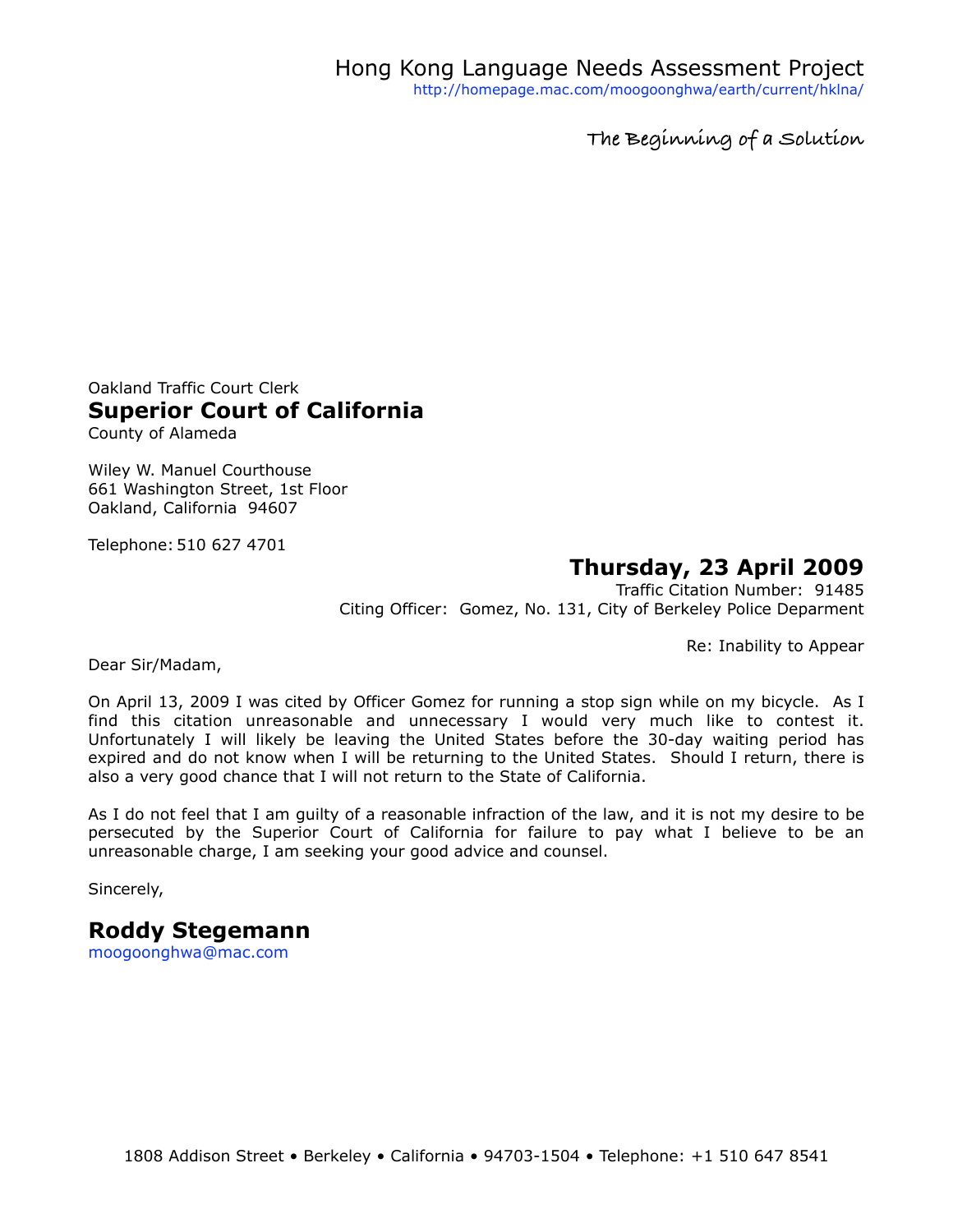## On the Reasonableness of Punishing a Cyclist for Not Coming to a Complete Stop at a Residential Intersection

Officially Cited as Failure to Stop at a Stop Sign

On Monday, April 13, 2009 I was stopped by Officer Gomez and cited for failure to stop at a stop sign.

This citation was received on Addison Street, a residential street that connects the headquarters of the City of Berkeley Police Department with the West Campus Swim Center. The offense took place at the corner of Addison and Grant Streets -- approximately 20 yards from my residence at 1808 Addison Street. According to the officer's citation I was traveling at an estimated speed of 10 mph on a silver TREK mountain bike. The arresting officer's stated reason for my arrest was my failure to stop at a posted stop sign.

In fact, the bicycle that I own and was riding at the time is a 7.2 FX TREK bike -- a bicycle designed for bike paths and city streets -- not a mountain bike. Moreover, the distance between my residence and the corner of Grant and Addison Streets makes the officer's estimate of my speed of travel unlikely, if not impossible. This is especially true in light of the fact that we had both slowed.

The intersection where the alleged infraction took place is a four-way stop with a turn-around. In addition, there are clearly marked crosswalks (two widely separated parallel lines) in all directions. There are few, more safely constructed intersections.

As I approached the intersection I saw Officer Gomez's car. We both slowed, I nodded to the officer for yielding the right-of-way, and past in front of him. Shortly, thereafter I was stopped and cited. During the citation I was told my Officer Gomez that he was not obligated to cite me for failure to stop, but that he felt that it was necessary. because I had caused him to stop. Another officer who arrived later at the scene explained that cyclists are subject to the same rules of the road as motorists.

My motivation for contesting this violation is the reasonableness of the citation -- not my failure to stop.

1. Both Officer Gomez and I slowed as we approached the intersection. Only after I noted that the officer had slowed his vehicle did I proceed. Moreover, as I proceeded I nodded my head in a gesture of appreciation for the officer having indicated that he was prepared to yield the right-of-way. This same sequence of events occurs at nearly every intersection in the city at which there is no light and cross-walks are clearly visible. In effect, I did nothing that I and other bicyclers do not do every day on the streets of Berkeley.

My bicycle is my sole means of transportation, and I ride it nearly ever day -- often more than once. I have never been involved in an accident on my bicycle. Nor have I witnessed an accident involving a cyclist since my having arrived in Berkeley in July 2008. In effect, I have made many hundreds of journeys on my bicycle without incident. My behavior on the day of the incident was normal.

- 2. Officer Gomez's claim that my forcing him to stop was compelling reason for him to cite me is questionable on several accounts:
	- 2.1. At a four-way stop everyone is compelled to stop. Under the assumption that California rules of the road are similar to those of other US cities in which I have lived, the first to arrive at a four-way stop has the right-of-way. Officer Gomez and I arrived at the intersection simultaneously. Both of us were required to stop. Officer Gomez's claim that my passing in front of him caused him to stop unnecessarily is questionable.
	- 2.2. Although it is customary in most US cities that the person to the right has the right-of-way when two vehicles arrive at an intersection simultaneously, I was not driving a motor vehicle. Accordingly, it is also customary in most US cities that motor vehicles yield the right-of-way to pedestrians and cyclists